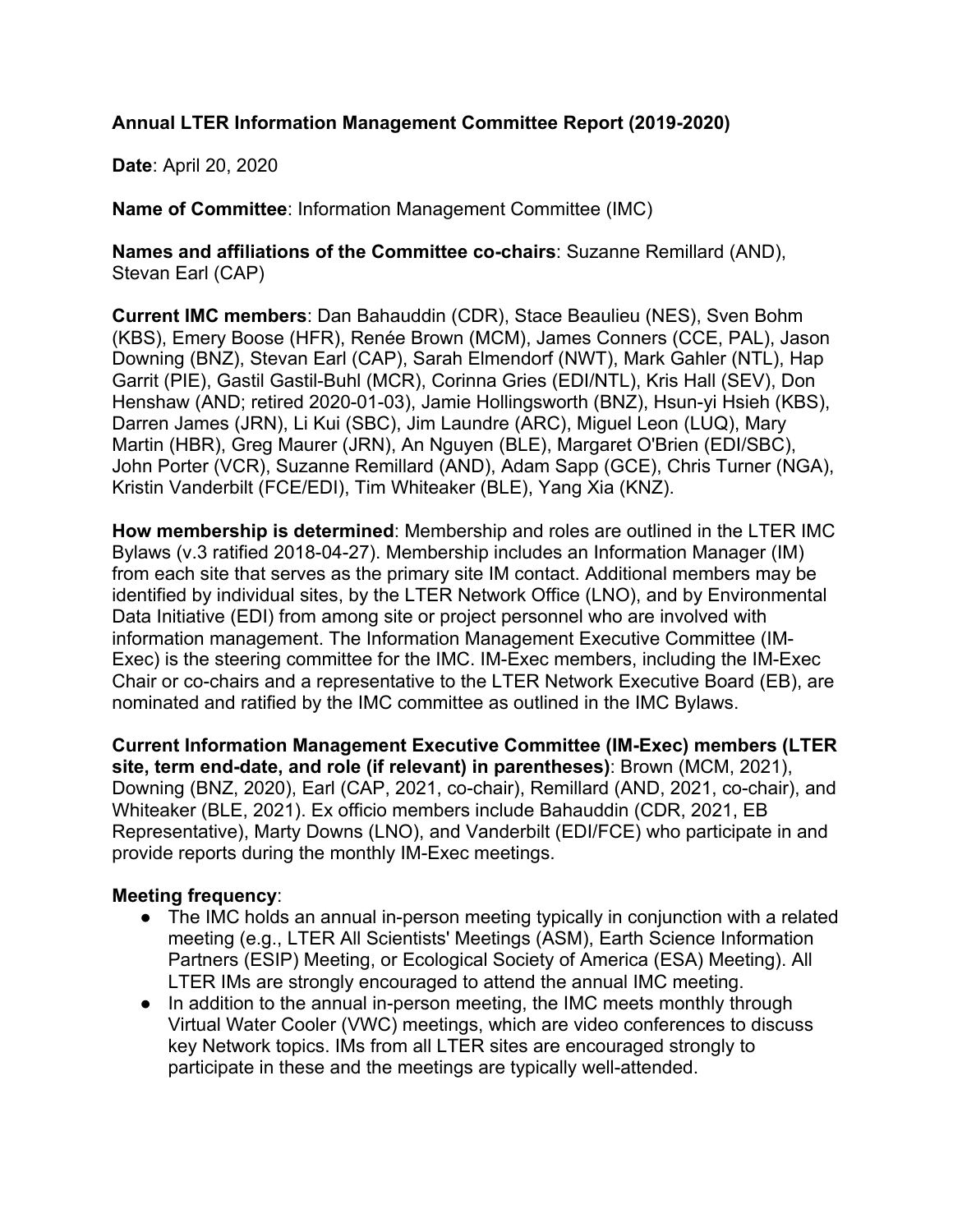● IM-Exec meets monthly via video conference to plan events, discuss key Network topics, and coordinate cross-site activities.

#### **Major activities or accomplishments for the year**:

- The IMC addressed a wide range of topics during their monthly VWCs. Topics of note during this past year included: preparing for the LTER Decadal Review; identifying best practices for reporting data citations and maintaining bibliographic information; annual meeting planning; tools and approaches to managing geospatial data; managing the DataBits publication; incorporating new features afforded by an update to the Ecological Metadata Language (EML 2.2); and presentations by representatives from LTER Synthesis Working Groups. This year, a new venue was established called the Information Management Knowledge Exchange (IMKE), in which a subset of VWCs focus specifically on exchanging practical knowledge among the IMC regarding information management tools, techniques, and best practices. Agendas and notes from all meetings are posted to the IMC VWC repository on GitHub (https://github.com/lter/IMC\_VWC).
- The 2019 annual LTER IMC meeting was held on July 15, 2019 in Tacoma, WA in association with the 2019 ESIP Summer Meeting. Meeting materials and reports are available through the LNO document archive (https://lternet.edu/wpcontent/uploads/2020/04/2019IMCAnnualMeetingReport.pdf). Highlights and products of the meeting include:
	- IMC members, EDI representatives, and other guests gathered to discuss issues related to information management.
	- The meeting centered on two breakout sessions that featured small groups working through guided discussions about engagement and collaboration within the Network. A morning breakout session focused on approaches to stimulate more efficient and productive engagement between site Information Managers and scientists. The morning discussion identified educational- and marketing-styled approaches to engage with site investigators and to promote the value of publishing data. An afternoon breakout session focused on identifying new tools and platforms for promoting collaboration, and documenting and archiving IMC resources. Outcomes for the engagement discussion identified ways to let PIs know what the IM can do for them and their research can benefit. Outcomes for the collaboration discussion identified an approach to work with the LNO and a planned community platform to promote collaboration with and among the IMC, and to distribute and archive materials through cloud services (Google Drive, GitHub).
	- DataBits editors elected: Bohm (KBS; editor) and Nguyen (BLE; co-editor).
	- Met with NSF Program Officer Peter McCartney, also attending the 2019 ESIP Summer Meeting. McCartney discussed his visions of and for information management in the LTER and ecological sciences broadly. On the topic of data repositories (e.g., EDI, which provides critical infrastructure and resources for managing and archiving LTER data), he advised that to preserve repositories, researchers need to use and cite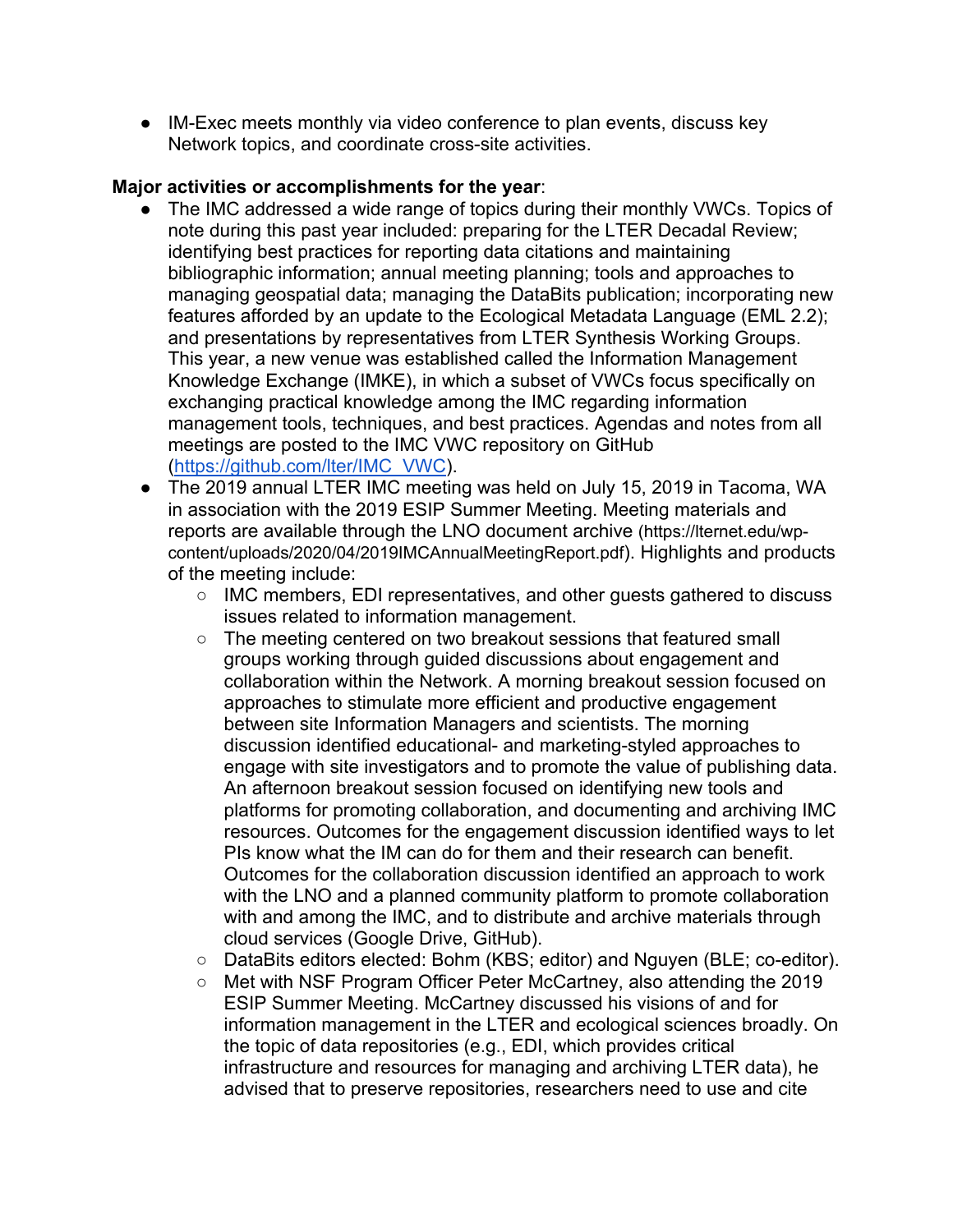them. He also emphasized that LTER IMs should be involved in data synthesis, analysis, and visualization efforts to further promote and make use of centralized resources like EDI and DataONE.

- $\circ$  IMC members organized six sessions at the ESIP meeting, including:
	- *A Metabase Database Built on Usage Patterns in the LTER Network*, organized by Whiteaker (BLE), O'Brien (EDI), and Gastil-Buhl (MCR).
	- *EnviroSensing: Sensor Data, Technology, and Best Practices,* organized by Brown (MCM) and Strachan (Univ. of Nevada Reno).
	- *The Information Management Code Registry: Software Solutions for Information Management Needs*, organized by Smith (EDI) and Vanderbilt (FCE/EDI).
	- *Getting Stuff Done with R, Python, and Jupyter Notebooks,* organized by Gastil-Buhl (MCR), Beaulieu (NES), Porter (VCR), Smith (EDI), and Turner (NGA).
	- *Location, Location, Location: Enabling Data Discovery by Place,* organized by Porter (VCR) and Vanderbilt (FCE/EDI).
	- *Preparing climate and hydrological time series data for submission to CUAHSI*, organized by Gries (EDI/NTL), Seul (CUAHSI), Sapp (GCE), O'Brien (EDI/SBC), Remillard (AND), and Henshaw (AND).
- The ClimDB/HydroDB 2.0 database project, also known as the Next Generation ClimDB (https://github.com/lter/Clim-HydroDB-2.0), has a formal recommendation from the ClimDB/HydroDB working group with input from the LTER IMC to implement the next phase of ClimDB/HydroDB. ClimDB/HydroDB 2.0 centers on harmonizing climate data from all LTER sites and some USFS sites into the CUAHSI Observations Data Model (ODM) format, and archiving that output in the EDI data repository. Additionally, the old ClimDB/HydroDB database that includes data from LTER, USFS, TERN, and a few other sites will be archived in EDI and CUAHSI. The ClimDB/HydroDB working group is preparing a final recommendation to share with the LTER Executive Board.
- Published the summer 2019 issue of *DataBits, The Newsletter of Ecological Information Management* (https://lternet.edu/wpcontent/uploads/2019/06/DataBits\_Summer2019.pdf).

## **Subcommittees or working groups (WGs)**:

- *IMC Website Improvement & REDesign (WIRED).* This WG was tasked with updating the IMC website (formerly http://im.lternet.edu). This year, as the website is being retired since upgrading the underlying technology is not feasible, the site content was migrated to various GitHub repositories within the LTER and EDI GitHub organization. The group plans to move some content under the new LTER website once the site platform is established.
- *EML Congruency Checker (ECC).* This EDI-led WG is tasked with implementing new or revised data-quality checks for the PASTA+ platform used by the LTER and other groups to submit data to the EDI data repository. The group implemented several new data checks this year that focus generally on ensuring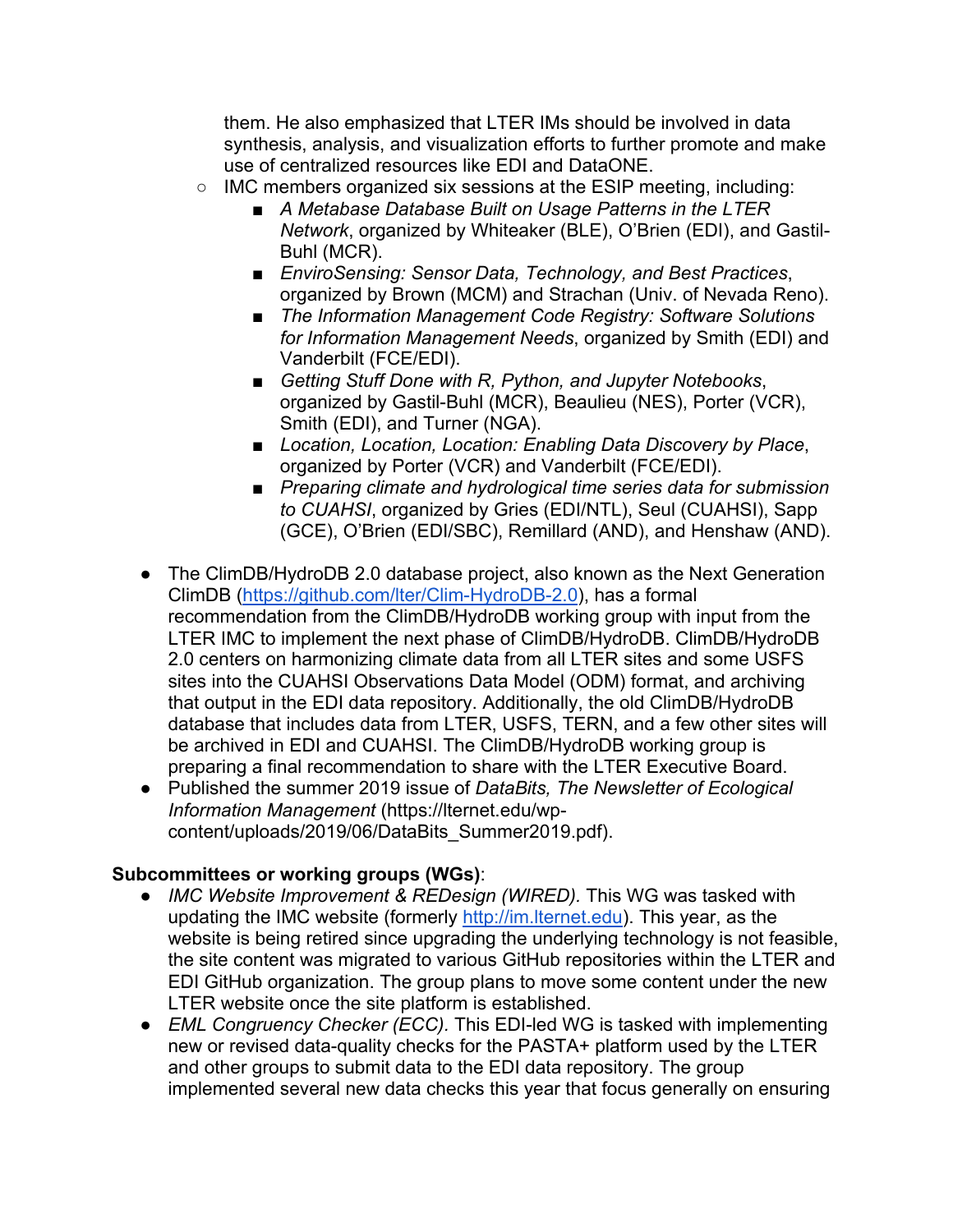that the metadata concerning the size of data objects is consistent with the actual size of data objects that are submitted to the EDI data portal.

- *Drupal Ecological Information Management System (DEIMS).* This WG consists of LTER sites that employ the Drupal-based DEIMS tool as the foundation for their information management system. This year, they established a GitHub repository with code and documentation on migrating from Drupal 7 to Drupal 8 (https://github.com/lter/Deims7-8-Migration).
- *Semantics.* This EDI-led WG was established to address how EDI may improve data discoverability by adopting appropriate vocabularies, ontologies, or other registries of resources that have permanent identifiers. With the release of EML 2.2 and its support of semantic annotation, the group developed a semantic annotation primer that is included in the EML 2.2 documentation website.
- *ClimDB/HydroDB 2.0.* This WG is tasked with identifying long-term solutions for standardizing and archiving climate and hydrologic data from LTER, and other research sites and organizations. The group has developed a plan involving migration toward a format that draws from the CUAHSI ODM, and is preparing a proposed plan that will be brought before the LTER executive board.
- *Information Management Knowledge Exchange (IMKE).* This WG seeks to share knowledge about LTER information management tools, approaches, and best practices. The knowledge sharing occurs during select monthly VWCs. An example of the success of this format is one where a discussion of dataset attribution informed and inspired EDI to make improvements to how citations are generated in their data portal, resulting in their new Cite web service (https://environmentaldatainitiative.org/2020/02/12/cite-a-lightweight-citationservice-for-data-packages-in-the-edi-data-repository/).
- *Core Metabase.* This WG is tasked with developing LTER-core-metabase, a database schema and accompanying tools that can be implemented as the backbone (or enhancement to) the Information Management System (IMS) of LTER sites, or other groups or investigators. In the past year, version 1.0 of the schema was released, and since then the group has added support for the new semantic annotation, dataset license, funding information, and taxonomic identifier components of EML 2.2.
- *Zotero*. This WG seeks to develop best practices for using Zotero as a reference manager for LTER sites to facilitate sharing key products with the LTER Network bibliography, submitting product citations to Research.gov for NSF reporting, and enabling a searchable bibliography for an LTER site's website. This year, the group made slight improvements to the example JavaScript Zotero client, such as enabling dataset DOIs to be associated with publications in a Zotero library.
- *Non-tabular Data.* This WG is developing best practices for describing and archiving non-tabular data such as genomics data, videos, and software. The group has several best practices in draft form and will eventually formalize them in a GitHub repository with an associated GitHub pages website.

#### **Planned activities for the coming year**:

● The annual IMC meeting is planned to be held August 2, 2020 in conjunction with the annual meeting of The Ecological Society of America (ESA) (August 2-7,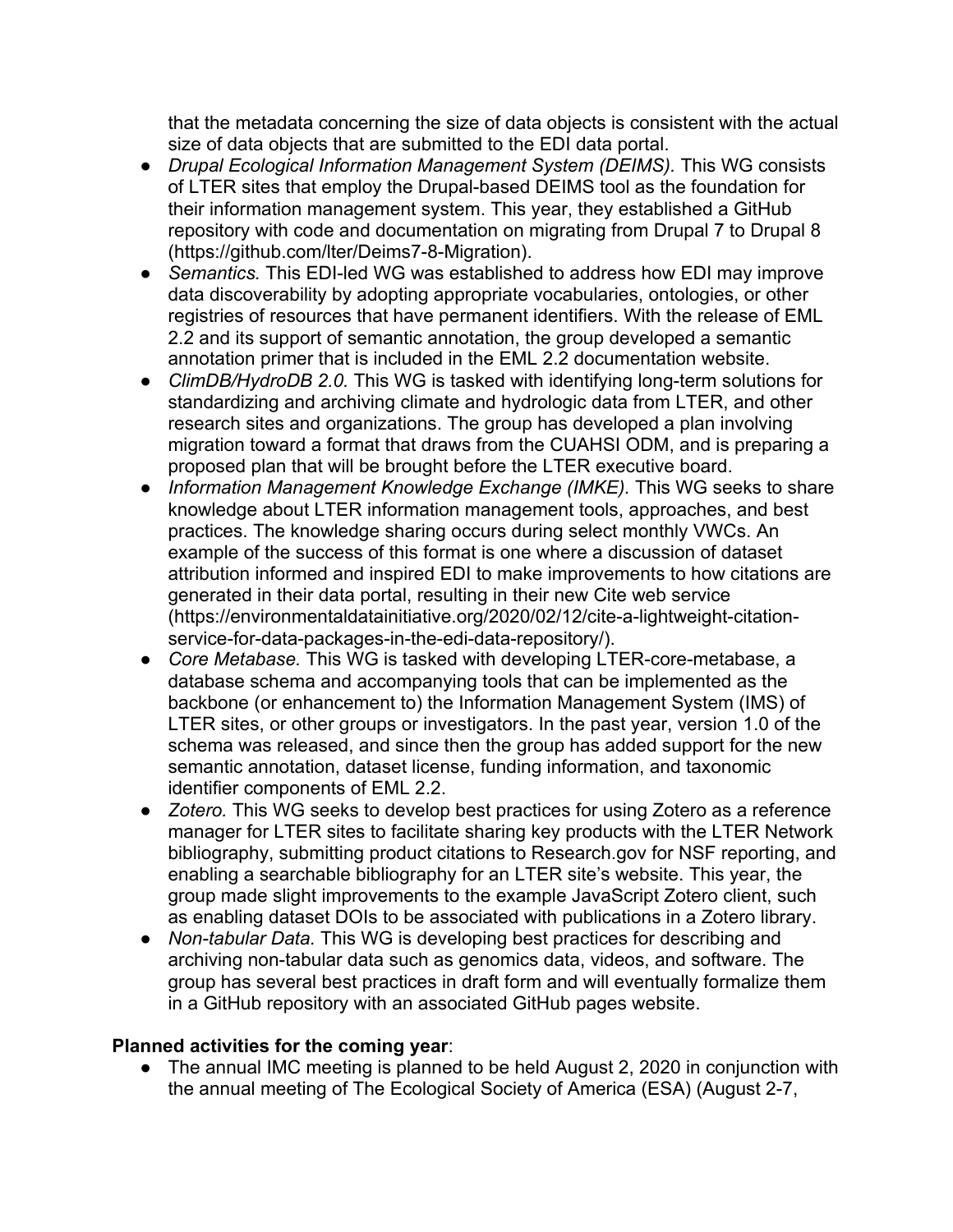2020) in Salt Lake City, Utah. The meeting's theme is *Harnessing the ecological data revolution*. This being the 40th year of the LTER Network, the LTER plans to have a large presence at this meeting to highlight the past 40 years of LTER.

- Members of the IMC have been encouraged to submit abstracts for sessions and posters. The IM-Exec and IMC will plan a fruitful annual IMC meeting, and coordinate IMC participation.
- DataBits articles will take the form of individual blog posts on either the LTER or EDI website as appropriate, with articles collected subsequently into an annual issue.
- Working groups with an agenda for the coming year (outlined below) will work to meet identified goals. New working groups may form to address issues not identified at the time of this writing.
	- *IMC Website Improvement & REDesign (WIRED).* The WG will explore ways to develop an information management section under the upcoming new LTER website platform once the platform is ready.
	- *EML Congruency Checker (ECC)*. This WG will consider several proposed data-quality checks for inclusion in PASTA+ for uploading data.
	- *Semantics.* This EDI-led working group is considering options and strategies for developing a workshop around this topic.
	- *ClimDB/HydroDB 2.0.* This WG will work to further plan and implement strategies identified for maintaining ClimDB/HydroDB.
	- *Information Management Knowledge Exchange (IMKE).* In the coming year, select IMC VWC meetings will continue to facilitate sharing of IM tips and strategies. Rather than a formal working group, IM-Exec is responsible for planning these events.
	- *LTER Core Metabase (LCM).* This WG is developing scripts to populate LCM from EML, enabling sites to migrate to LCM by supplying existing EML documents from their data catalog.
	- *Non-tabular Data.* This WG will finalize several best practices related to non-tabular data and incorporate them into EDI's data package best practices GitHub repository (https://github.com/EDIorg/data-package-bestpractices) and associated website.

**Upcoming changes in leadership, purpose, or process**: Goals and processes will remain unchanged, and the current composition of LTER IMC leadership (i.e., IM-Exec) will remain unchanged until the IMC annual meeting (August 2020) when Downing's (BNZ) term ends and a replacement member is elected. IM-Exec is cognizant that the terms of four of the current five members, including both co-chairs, are scheduled to end summer 2021. IM-Exec is considering whether possible actions, such as adjusting the terms of a subset of current members, may be required to maintain a sufficient level of continuity beyond 2021, and will take steps if and as appropriate.

# **Specific question for LTER Science Council feedback:**

Scientific approaches that draw upon collaboration and integration of long-term, multisite data across broad spatial and temporal scales are critical to meeting ecological and environmental grand challenges. While most LTER data and associated metadata are